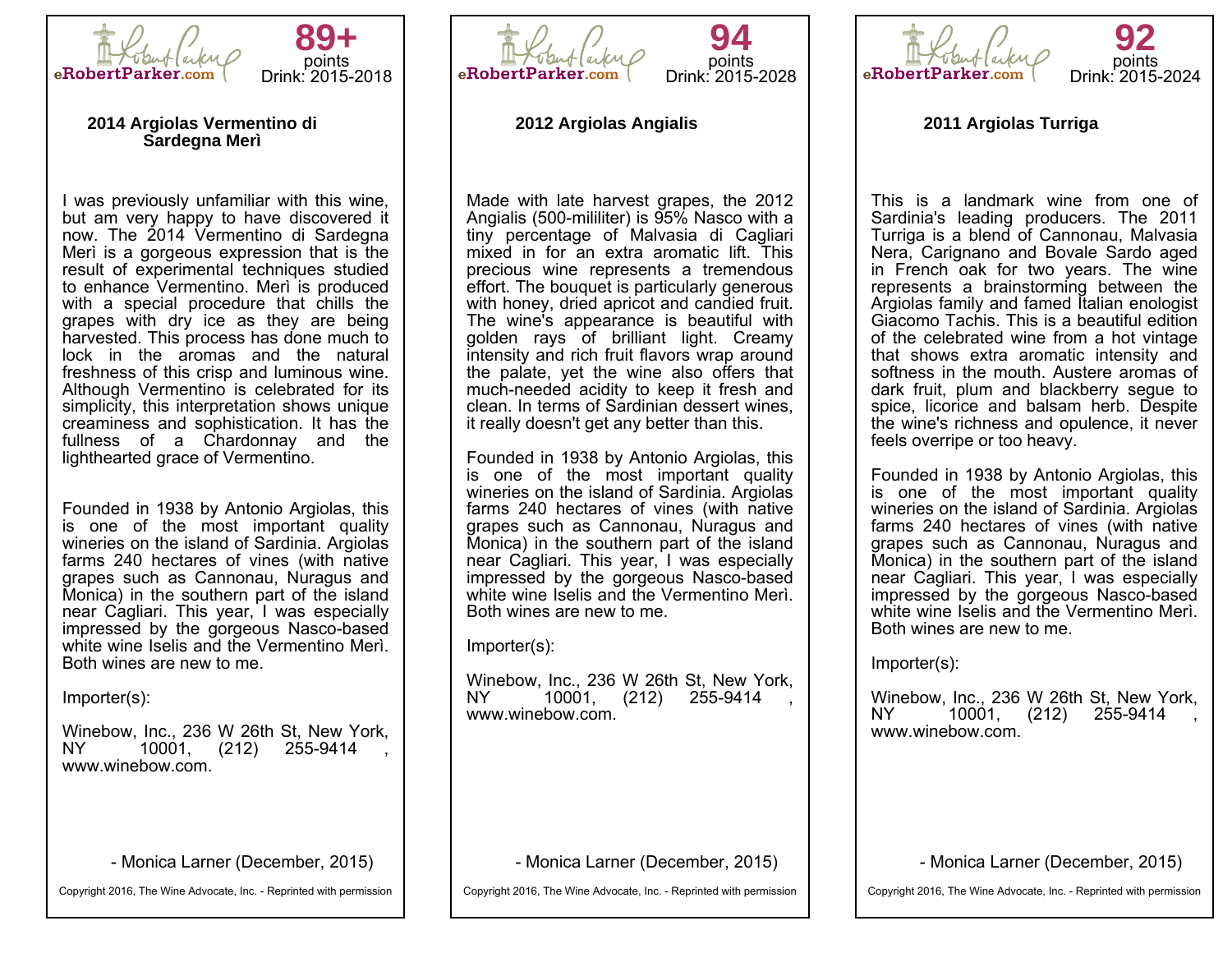



#### **2013 Argiolas Cannonau di Sardegna Costera**

The 2013 Cannonau di Sardegna Costera hits all the right buttons. This is a steady and well presented red wine from the heart of the Mediterranean. It shows a high level of confidence and boldness with big, black cherry aromas followed by more subtle nuances of spice, tobacco and freshly milled black pepper. Although the wine tastes very dry, it is not without its softness and plushness in terms of texture.

Founded in 1938 by Antonio Argiolas, this is one of the most important quality wineries on the island of Sardinia. Argiolas farms 240 hectares of vines (with native grapes such as Cannonau, Nuragus and Monica) in the southern part of the island near Cagliari. This year, I was especially impressed by the gorgeous Nasco-based white wine Iselis and the Vermentino Merì. Both wines are new to me.

Importer(s):

Winebow, Inc., 236 W 26th St, New York, 10001, (212) 255-9414 www.winebow.com.

- Monica Larner (December, 2015)

Copyright 2016, The Wine Advocate, Inc. - Reprinted with permission





### **2014 Argiolas Nasco di Cagliari Iselis**

I was highly impressed by the 2014 Nasco di Cagliari Iselis. Made from the unknown Nasco grape, the wine is partially aged in oak barrel to add texture and weight to the mouthfeel. The Nasco grape is mouthfeel. The Nasco grape characterized by its deep aromas and floral bouquet. This is a very perfumed wine with primary tones of white flower, honey and summer peach. Iselis was created to drive charity causes around the world and this wine has funded medical centers in the Democratic Republic of Congo.

Founded in 1938 by Antonio Argiolas, this is one of the most important quality wineries on the island of Sardinia. Argiolas farms 240 hectares of vines (with native grapes such as Cannonau, Nuragus and Monica) in the southern part of the island near Cagliari. This year, I was especially impressed by the gorgeous Nasco-based white wine Iselis and the Vermentino Merì. Both wines are new to me.

Importer(s):

Winebow, Inc., 236 W 26th St, New York, 10001, (212) www.winebow.com.

- Monica Larner (December, 2015)

Copyright 2016, The Wine Advocate, Inc. - Reprinted with permission



**2011 Argiolas Cerdeña**

The 2011 Cerdeña is mostly Vermentino with small percentages of other indigenous white grapes in the mix. Fruit comes from well-draining limestone soils and the wine is fermented in oak. It later ages in wood barrel for up to eight months. The results are simply terrific and this beautiful wine offers a sophisticated and creamy style. This is a medium to full-bodied white wine with gorgeous aromas of yellow fruit, rose and honey. It wraps thickly over the palate. I would expect Cerdeña to safely continue its evolution over the next five years.

Founded in 1938 by Antonio Argiolas, this is one of the most important quality wineries on the island of Sardinia. Argiolas farms 240 hectares of vines (with native grapes such as Cannonau, Nuragus and Monica) in the southern part of the island near Cagliari. This year, I was especially impressed by the gorgeous Nasco-based white wine Iselis and the Vermentino Merì. Both wines are new to me.

Importer(s):

Winebow, Inc., 236 W 26th St, New York,<br>NY 10001. (212) 255-9414 10001, (212) 255-9414 www.winebow.com.

- Monica Larner (December, 2015)

Copyright 2016, The Wine Advocate, Inc. - Reprinted with permission